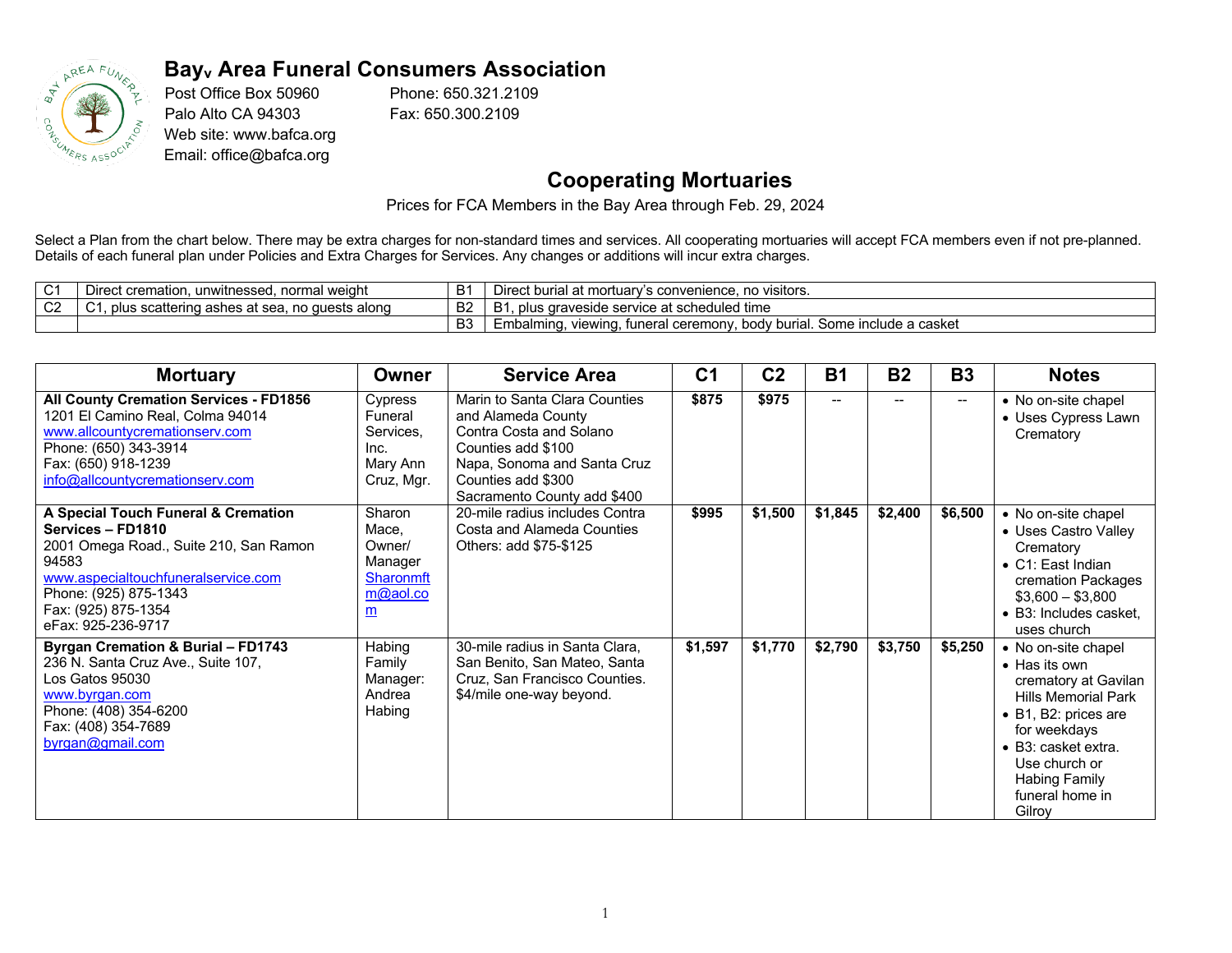| <b>Mortuary</b>                                                                                                                                                                                                                                                                                                                                                                                                                                                                                                          | <b>Owner</b>                                                                                                                  | <b>Service Area</b>                                                                                                                                 |         | C <sub>2</sub> | <b>B1</b> | <b>B2</b> | <b>B3</b> | <b>Notes</b>                                                                                                                                                                                                                                                                    |
|--------------------------------------------------------------------------------------------------------------------------------------------------------------------------------------------------------------------------------------------------------------------------------------------------------------------------------------------------------------------------------------------------------------------------------------------------------------------------------------------------------------------------|-------------------------------------------------------------------------------------------------------------------------------|-----------------------------------------------------------------------------------------------------------------------------------------------------|---------|----------------|-----------|-----------|-----------|---------------------------------------------------------------------------------------------------------------------------------------------------------------------------------------------------------------------------------------------------------------------------------|
| Crosby-N. Gray & Co. - FD96<br>2 Park Rd, Burlingame, 94010<br>www.crosby-ngray.com<br>Phone: (650) 342-6617<br>Fax: (650) 342-0515<br>wecare@crosby-ngray.com<br>Sneider & Sullivan & O'Connell - FD230<br>977 S. El Camino, San Mateo 94402<br>Phone: (650) 343-1804<br>Fax: (650) 343-3511<br>wecare@ssofunerals.com<br>www.ssofunerals.com<br>Miller-Dutra Coastside - FD40<br>645 Kelly Ave., Half Moon Bay 94019<br>Phone: (650) 726-4474<br>Fax: (650) 726-4463<br>wecare@miller-dutra.com<br>www.millerdutra.com | Cypress<br>Funeral<br>Services,<br>Managers:<br><b>Jack</b><br>Jensen.<br>Rick Riffel.<br>John<br>Crosby,<br>Mary Ann<br>Cruz | San Mateo, San Francisco,<br>Santa Clara, Alameda and Marin<br>Counties; \$100 more for Santa<br>Cruz, Sonoma, Solano, and<br>Contra Costa Counties | \$1,595 | \$1,795        | \$1,995   | \$2,195   | \$3,195   | • All sites have a<br>chapel<br>• Uses Cypress Lawn<br>Crematory<br>• B1, B2, B3: prices<br>are for weekdays.<br>\$300 surcharge for<br>weekends. Includes<br>casket<br>• Family can complete<br>plans without a visit<br>to the mortuary if the<br>funeral was pre-<br>planned |
| <b>Cunningham's Affordable</b><br><b>Burial &amp; Cremation - FD1532</b><br>PO Box 1419, Discovery Bay, 94505<br>3140 De La Cruz, Ste. 200, Santa Clara, CA<br>95054<br>No website<br>Tel: (925) 447-1000<br>Fax: (925) 516-2007<br>Santa Clara Phone: (408) 298-9500<br>drewmccarter@netzero.com                                                                                                                                                                                                                        | Drew<br>McCarter                                                                                                              | 60-mile radius, \$50 extra<br>transportation costs for Santa<br>Cruz, Marin, Solano, South<br>Santa Clara, San Benito, and<br>San Joaquin Counties  | \$795   | \$895          | \$1,695   | \$2,000   | \$2,750   | • No on-site chapel<br>• Uses Roselawn<br>Crematory<br>• Uses Castro Valley<br>Crematory for<br>oversize bodies<br>• B1, B2, B3: includes<br>casket                                                                                                                             |

Note: Bodies may be stored and/or embalmed at a different location than the mortuary's listed address. Most cremation containers (included) are heavy cardboard and hold up to 240 pounds. A more costly container and higher crematory fee can be expected for heavier persons. Also included is a plastic or cardboard container for cremated remains, all transportation. The mortuary staff will wash and dress the body for B1 and B2 plans for an additional fee. This service is included in the B3 plan. Payment policies of each mortuary may differ.